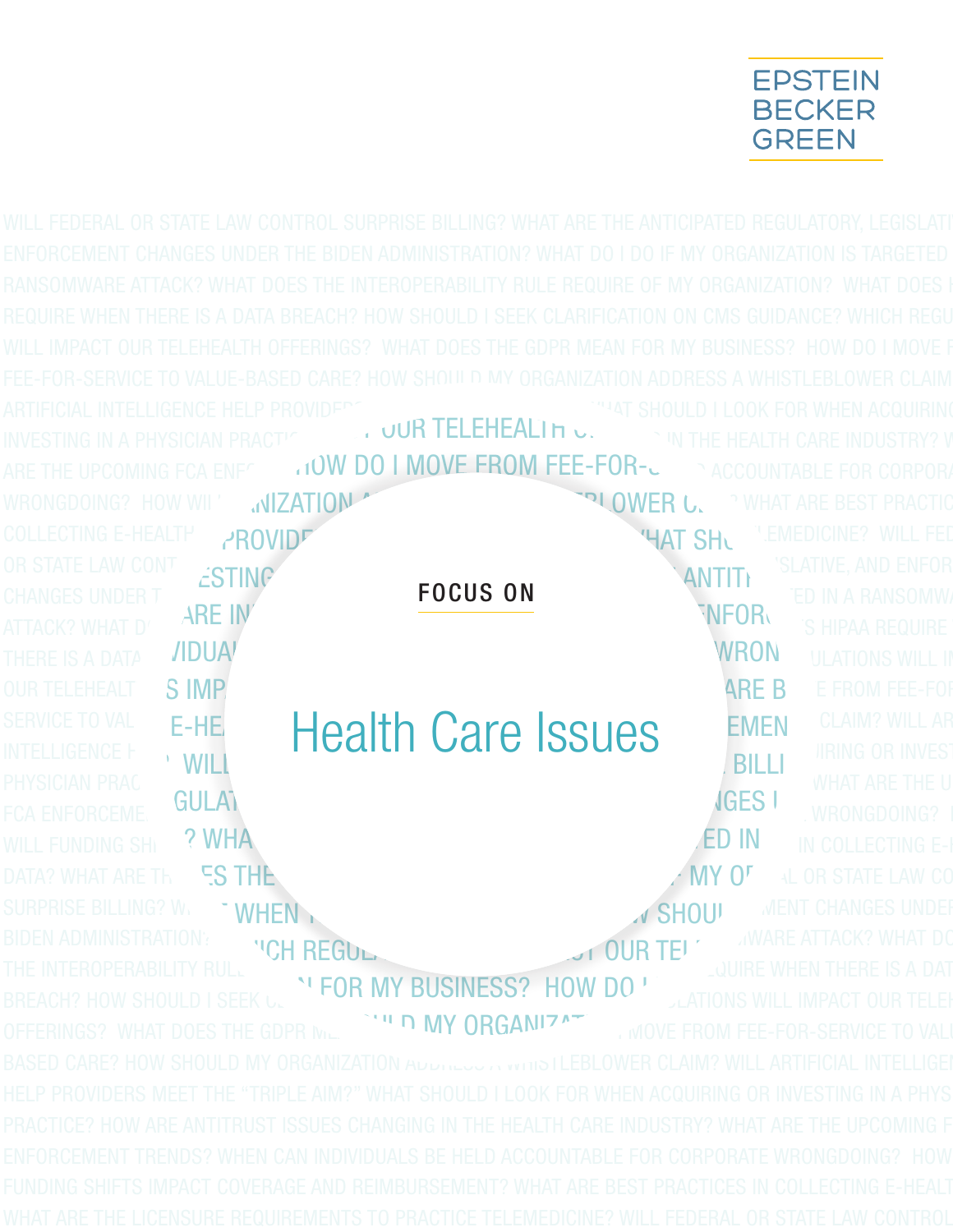| Shaping the<br>future of<br>health care             | Today's health care industry is driven by evolving policy, regulations, and<br>enforcement actions. This landscape offers both obstacles and opportunities,<br>and to thrive in it, businesses operating within the industry need experienced<br>counsel to navigate the complex frameworks that govern their operations.<br>Founded in 1973 as a health care "super boutique," we represent clients<br>nationally across the health care spectrum. As one of the nation's premier<br>law firms in the health law field, we are at the forefront of addressing the<br>unique challenges and opportunities that the health care industry faces.                    |
|-----------------------------------------------------|-------------------------------------------------------------------------------------------------------------------------------------------------------------------------------------------------------------------------------------------------------------------------------------------------------------------------------------------------------------------------------------------------------------------------------------------------------------------------------------------------------------------------------------------------------------------------------------------------------------------------------------------------------------------|
| The one-stop<br>"go-to shop"                        | Many health care-related issues are cross-disciplinary. Given our firm's strategic<br>focus, we possess the breadth and depth of experience to serve as an effective<br>legal and business partner for our clients. By harnessing our complementary areas<br>of experience, we can deftly guide clients through any health care-related issues,<br>such as mergers and investments; reimbursement, privacy, regulatory, due diligence,<br>compliance, and fraud and abuse issues; government investigations; and litigation.                                                                                                                                      |
| Our thought leadership<br>keeps you informed        | As "Thought Leaders in Health Law," we regularly produce blog posts, client alerts,<br>articles, and live or "on demand" programming detailing industry developments and<br>trending issues. A few of our resources include the Diagnosing Health Care podcast,<br>Health Law Advisor blog, Telemental Health Laws app, and Thought Leaders in Health<br>Law <sup>®</sup> video series.                                                                                                                                                                                                                                                                           |
| <b>Regulatory strategies</b><br>from the inside out | When you need to solve a regulatory problem, ask a regulator. Or a former one. Our<br>firm includes attorneys who have worked at the Centers for Medicare & Medicaid<br>Services and the Department of Health and Human Services (HHS), Department of<br>Justice (DOJ), and Department of Labor-in addition to Congress and the White<br>House. Our nuanced understanding of these agencies and their decision makers leads<br>to creative solutions and outcomes.                                                                                                                                                                                                |
| We keep private<br>information private              | The gathering, use, and disclosure of health-related data is subject to some of the<br>strictest and most complex regulations. While we help our clients navigate their legal<br>obligations related to health care data management, our firm holds itself to those<br>same high standards:<br>• Carnegie Mellon University Software Engineering Institute-Partner for Insider<br><b>Threat Vulnerability Assessments</b><br>• Lawyers include Certified Information Systems Security Professionals<br>• One of the first U.S. law firms to achieve ISO/IEC 27017:2015 certification<br>• ISO/IEC 27001:2013 Information Security Management System certification |

#### Service areas

- Antitrust
- Behavioral Health
- Corporate Practice of Medicine
- Federal and State False Claims Act (Including *Qui Tam*)
- Fraud and Abuse Compliance Counseling and Defense
- General Counsel Services
- Government and Commercial Coverage and Payment
- Health Care and Life Sciences Investigations and Enforcement
- Health Care and Life Sciences **Investor Services**
- Health Care Litigation
- Health Insurance Exchanges
- Managed Care
- Medical Staff, Peer Review
- Medicare Advantage
- Mental Health Parity
- Mergers, Acquisitions & Divestitures
- Opioids
- Stark and Self-Referral Laws
- Telehealth
- Value-Based Purchasing and Accountable Care
- White Collar Defense and Internal Investigations